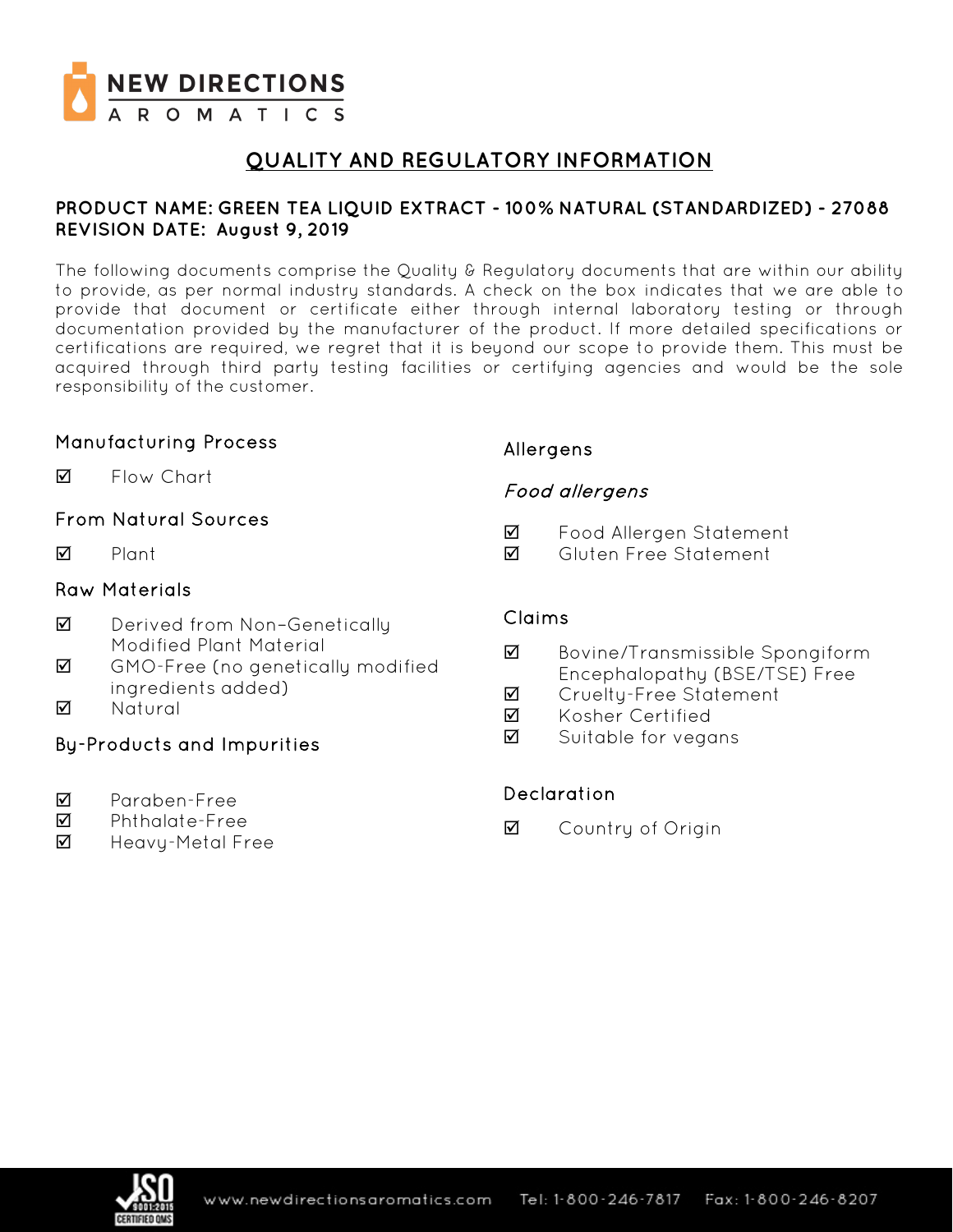

# **FLOW CHART**

**PRODUCT NAME: GREEN TEA LIQUID EXTRACT - 100% NATURAL (STANDARDIZED) - 27088**



#### Disclaimer & Caution

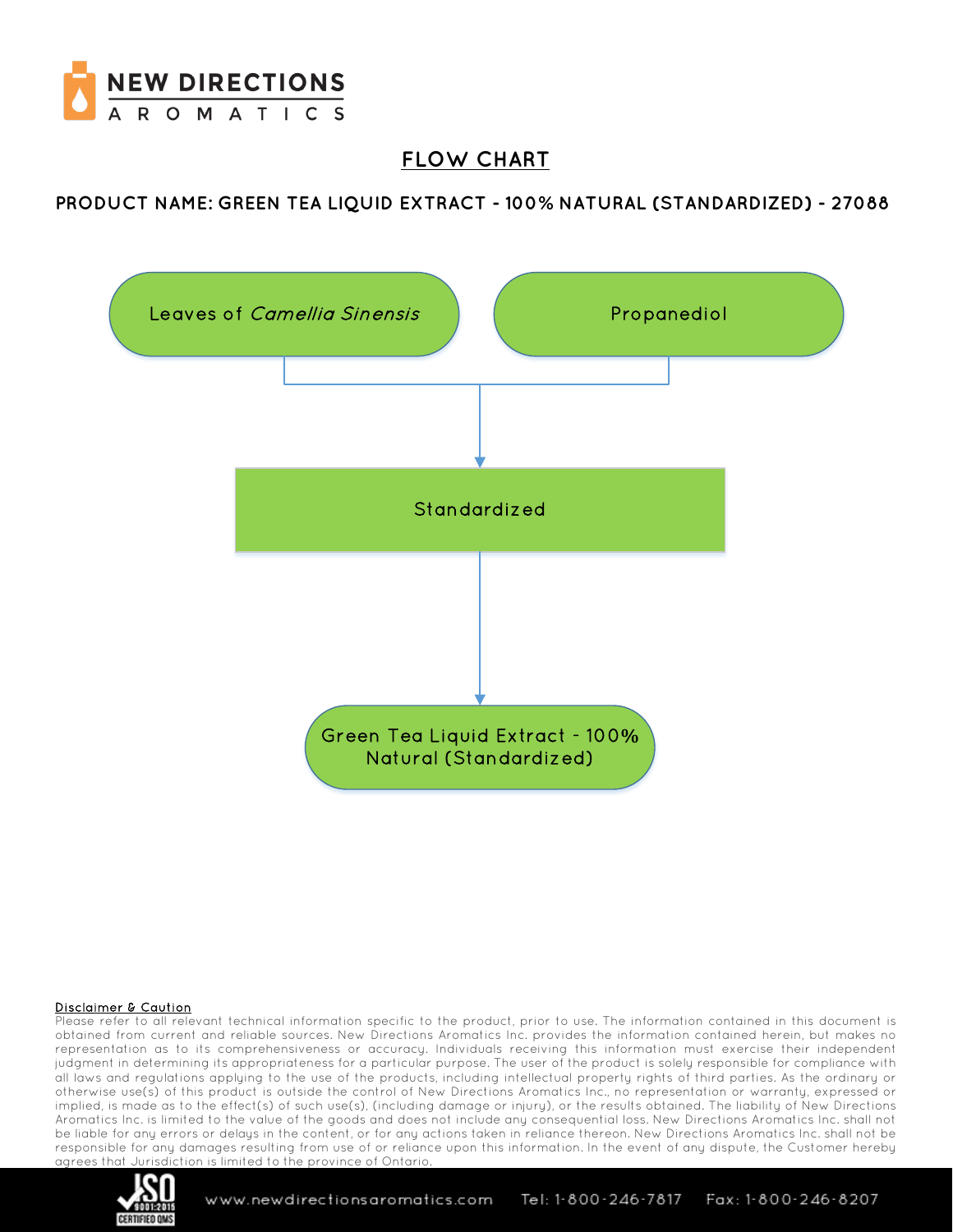

# **GMO STATEMENT**

### **PRODUCT NAME: GREEN TEA LIQUID EXTRACT - 100% NATURAL (STANDARDIZED) - 27088**

We hereby certify that, to the best of our knowledge, this product was not produced from or with GMO plant material.

#### Disclaimer & Caution

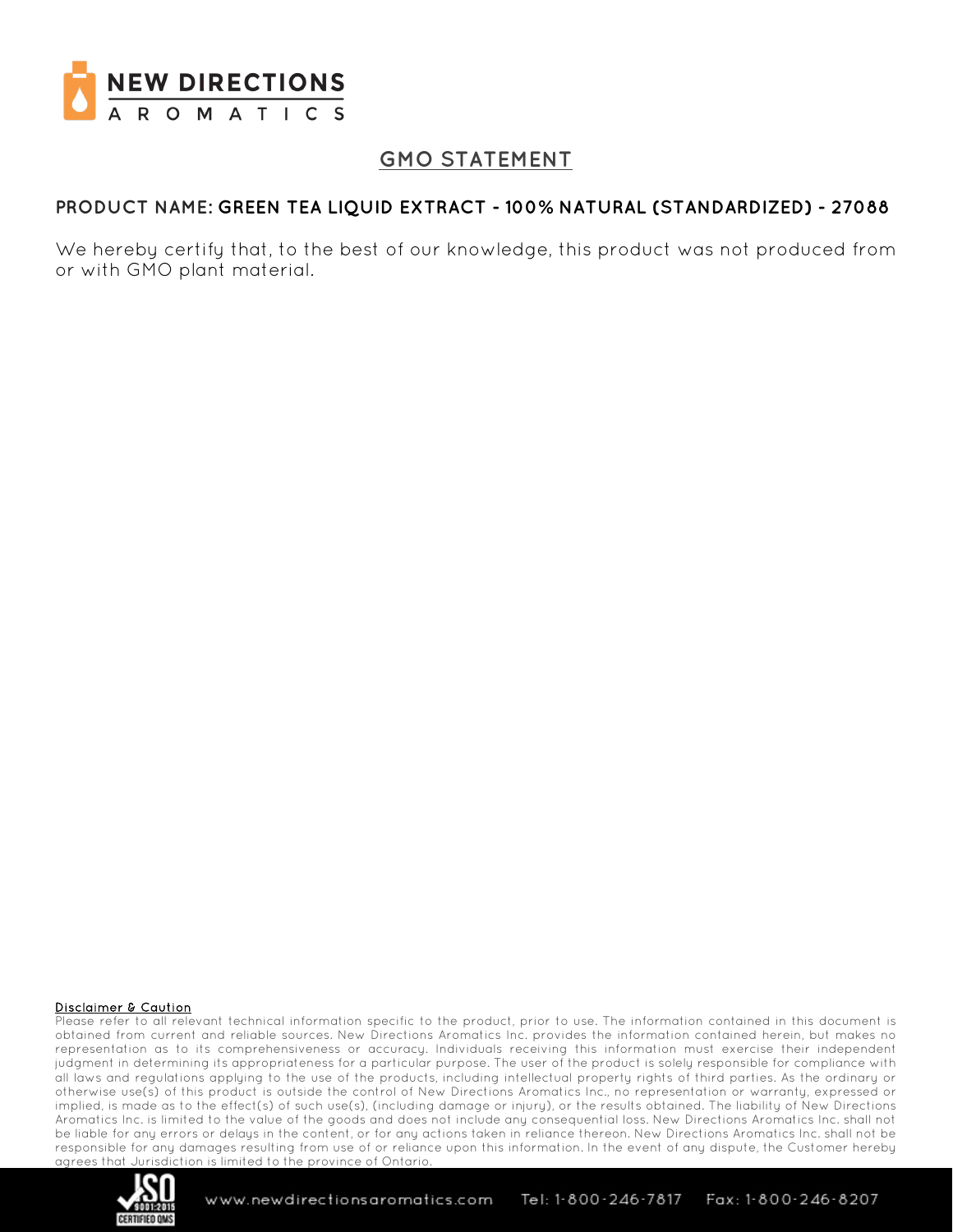

# **NATURAL STATEMENT**

## **PRODUCT NAME: GREEN TEA LIQUID EXTRACT - 100% NATURAL (STANDARDIZED) - 27088**

We hereby certify that, to the best of our knowledge, this product is 100%natural.

#### Disclaimer & Caution

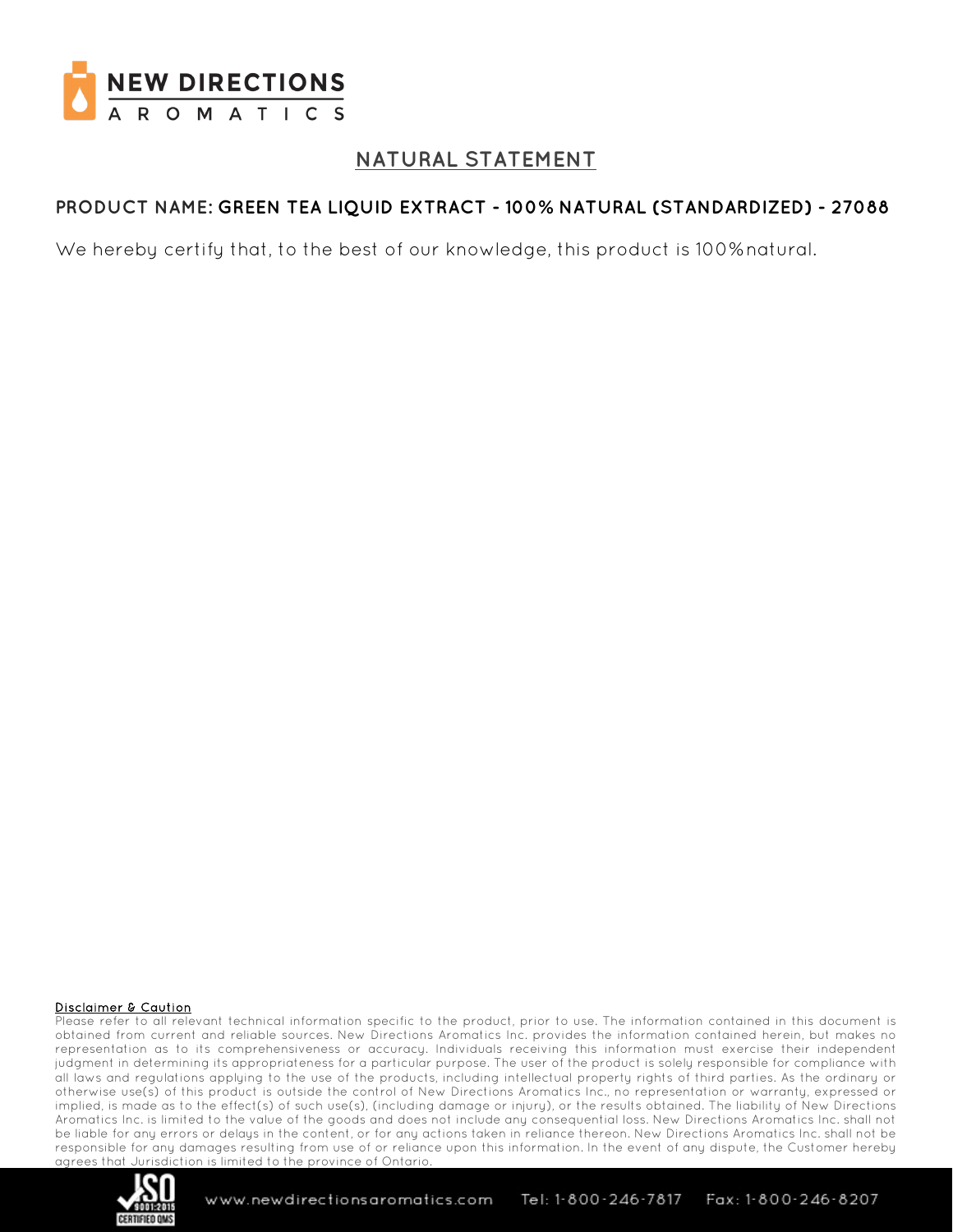

## **PARABEN-FREE STATEMENT**

### **PRODUCT NAME: GREEN TEA LIQUID EXTRACT - 100% NATURAL (STANDARDIZED) - 27088**

We hereby certify that, to the best of our knowledge, this product was not produced with parabens, nor does it contain any.

#### Disclaimer & Caution

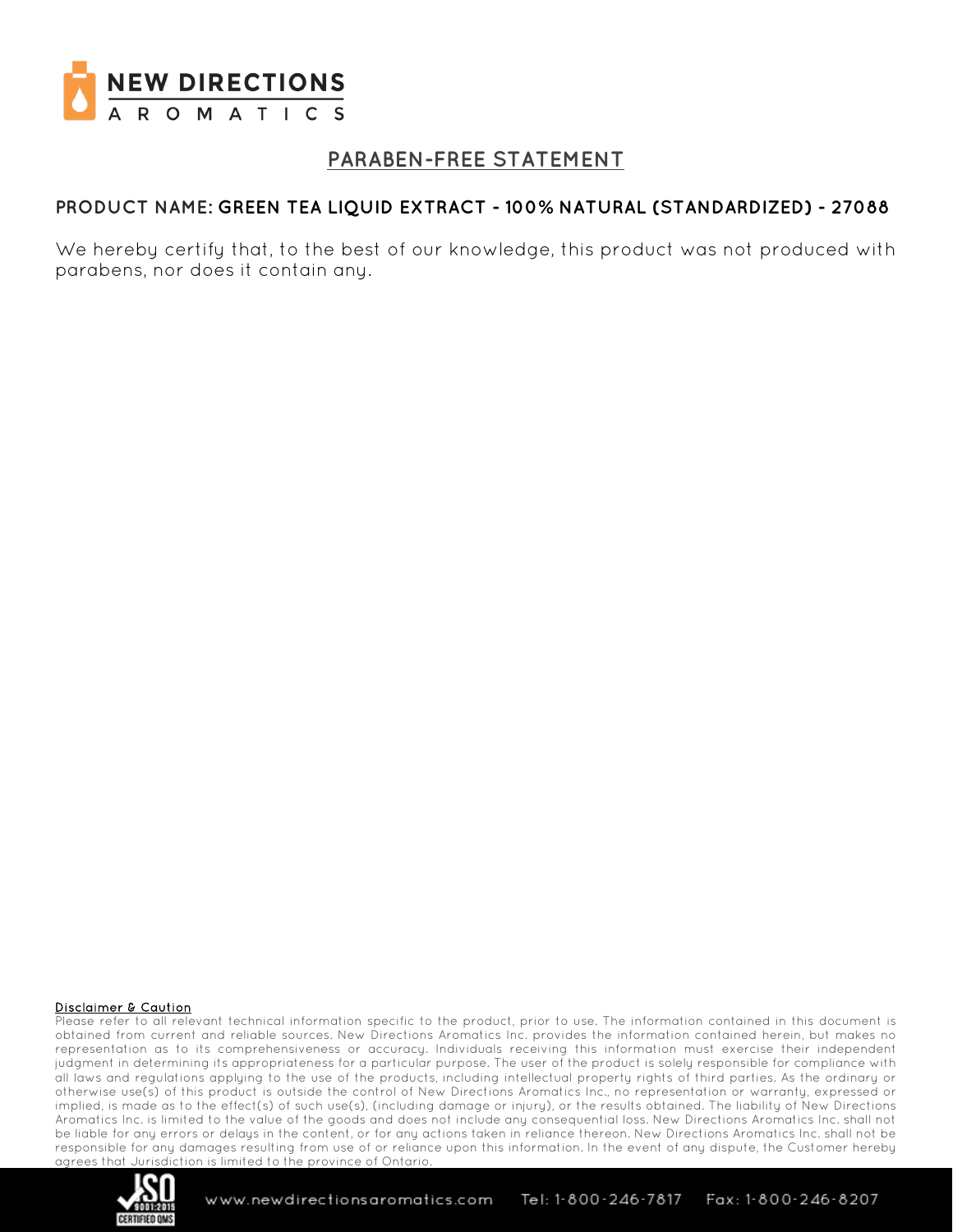

## **PHTHALATE-FREE STATEMENT**

### **PRODUCT NAME: GREEN TEA LIQUID EXTRACT - 100% NATURAL (STANDARDIZED) – 27088**

We hereby certify that, to the best of our knowledge, this product was not produced with phthalate, nor does it contain any.

#### Disclaimer & Caution

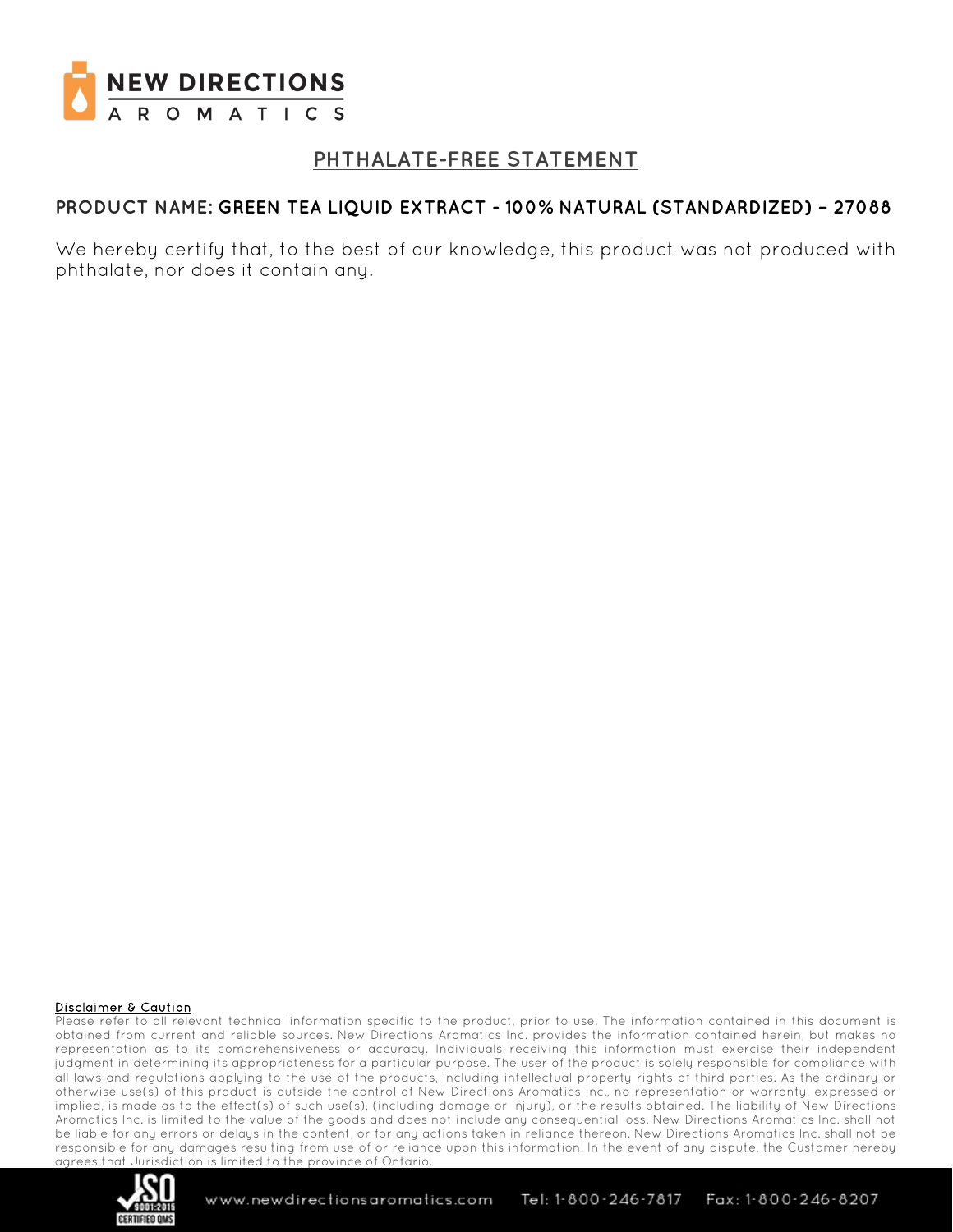

## **HEAVY METALS STATEMENT**

### **PRODUCT NAME: GREEN TEA LIQUID EXTRACT - 100% NATURAL (STANDARDIZED) - 27088**

We hereby certify that, to the best of our knowledge, this product has been certified to be free of heavy metals as per USP 32.

#### Disclaimer & Caution

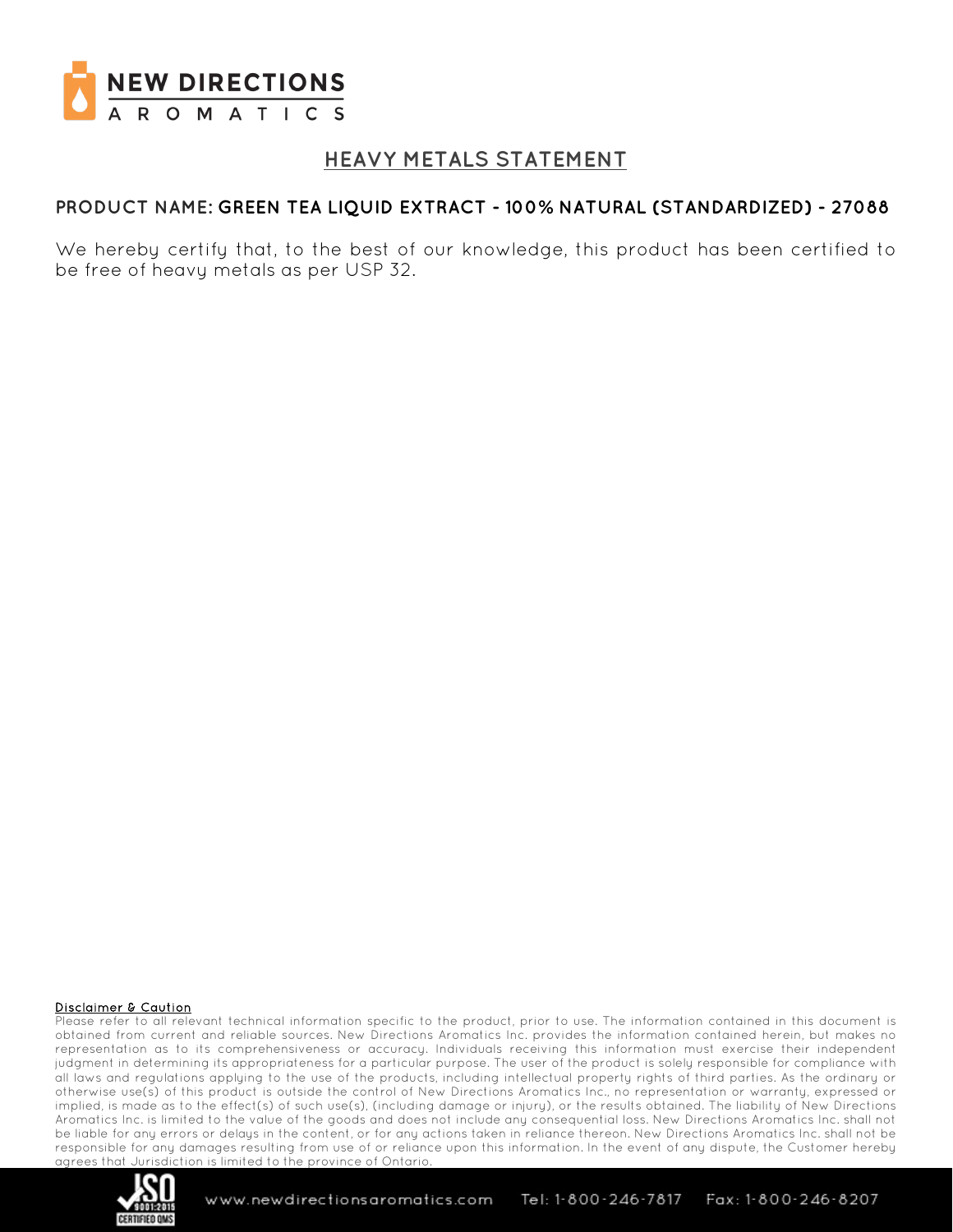

# **FOOD ALLERGEN INFORMATION**

## **PRODUCT NAME: GREEN TEA LIQUID EXTRACT - 100% NATURAL (STANDARDIZED) - 27088**

| Component                                            | Present in the product |
|------------------------------------------------------|------------------------|
| Peanuts (and/or derivatives,) e.g., protein oil      | No                     |
| Tree Nuts (and/or derivatives)                       | No                     |
| Sesame Seeds (and/or derivatives)                    | No                     |
| Wheat (and/or derivatives)                           | No                     |
| Gluten                                               | No                     |
| Soybeans (and/or derivatives)                        | No                     |
| Dairy (including lactose) or Eggs                    | No                     |
| Fish or Shellfish (and/or derivatives)               | No                     |
| Sulphites (and derivatives) (added or $\geq$ 10 ppm) | No                     |
| Tartrazine                                           | No                     |
| Corn                                                 | No                     |

#### Disclaimer & Caution

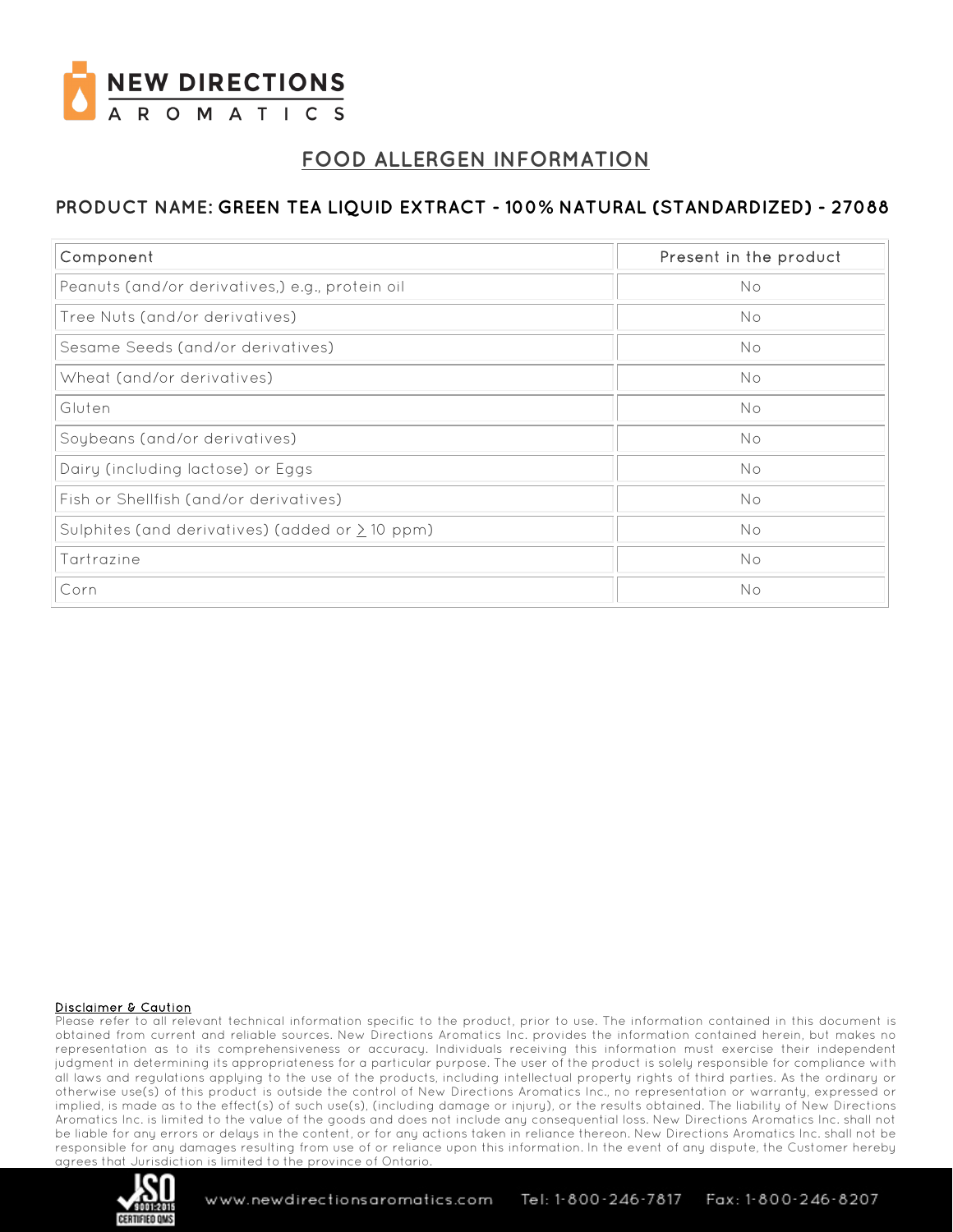

# **GLUTEN STATEMENT**

### **PRODUCT NAME: GREEN TEA LIQUID EXTRACT - 100% NATURAL (STANDARDIZED) - 27088**

We hereby certify that, to the best of our knowledge, this product is gluten-free, nor was it manufactured with any ingredients containing gluten.

#### Disclaimer & Caution

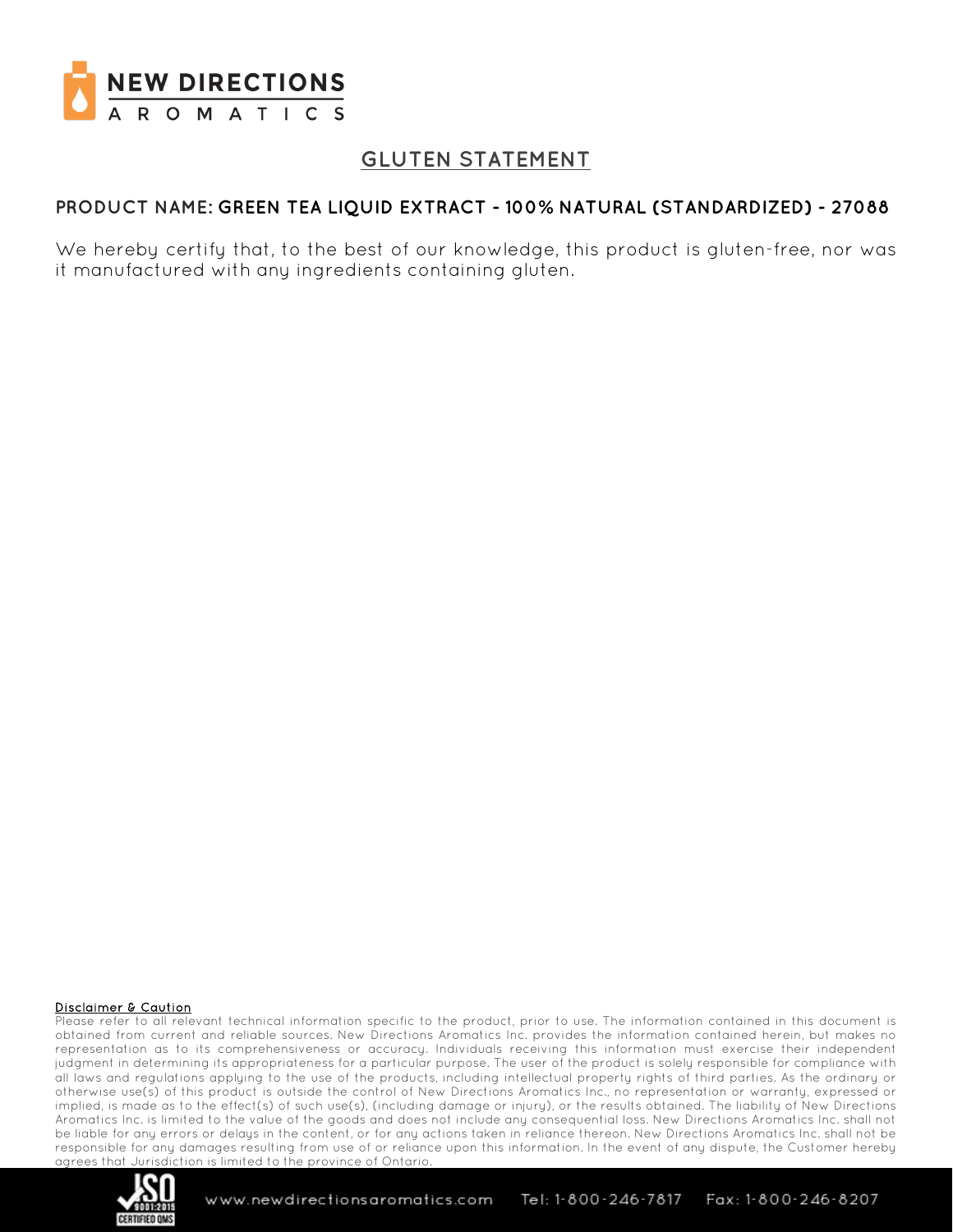

## **DECLARATION OF BOVINE/TRANSFERABALE SPONGIFORM ENCEPHALOPATHY (BSE/TSE)**

### **PRODUCT NAME: GREEN TEA LIQUID EXTRACT - 100% NATURAL (STANDARDIZED) - 27088**

We hereby confirm that, to the best of our knowledge, this product was not made with, nor contains, any animal material or derivatives, and is free of BSE/TSE.

#### Disclaimer & Caution

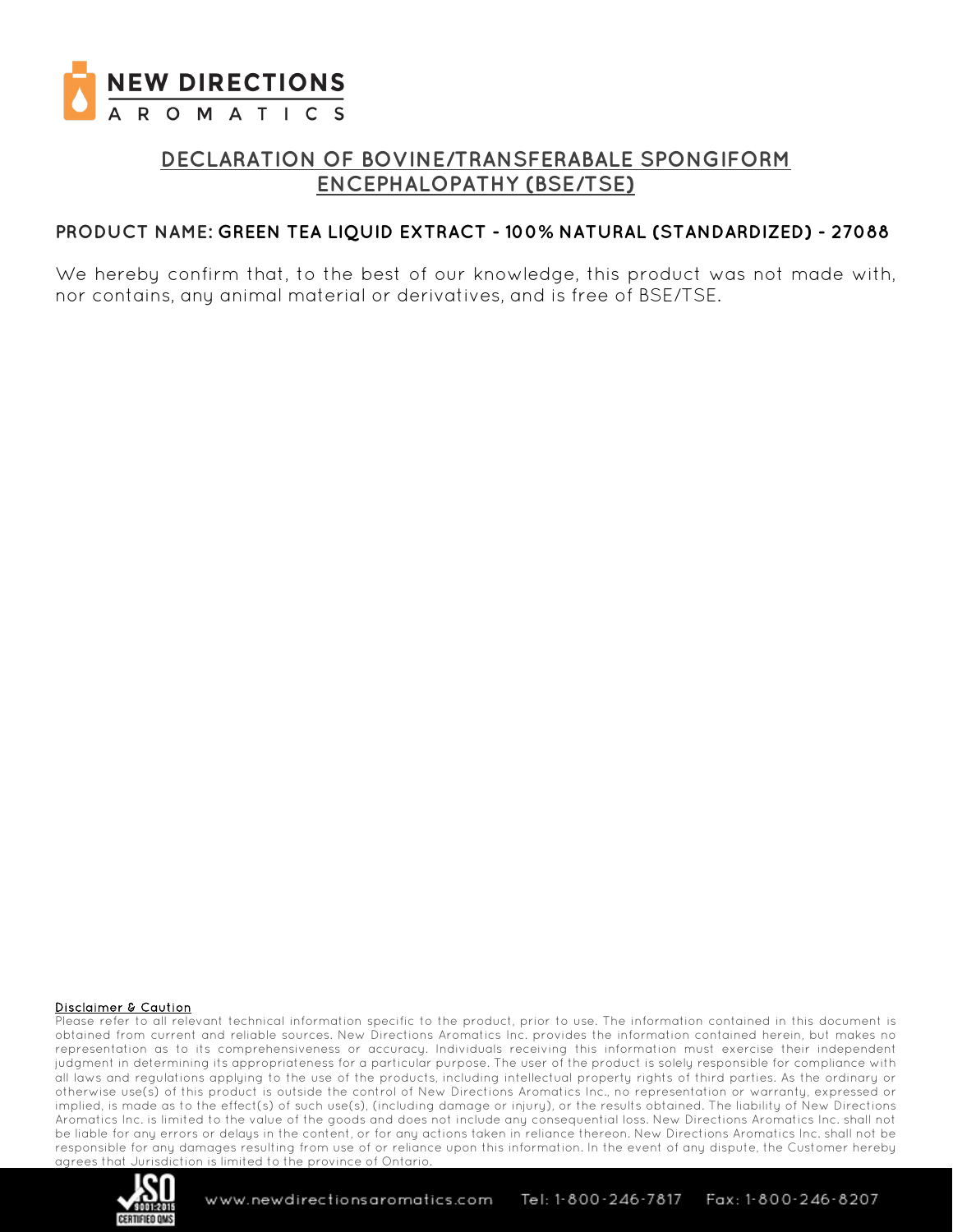

## **CRUELTY-FREE STATEMENT**

### **PRODUCT NAME: GREEN TEA LIQUID EXTRACT - 100% NATURAL (STANDARDIZED) - 27088**

We hereby certify that, to the best of our knowledge, this product has not been tested on animals.

#### Disclaimer & Caution

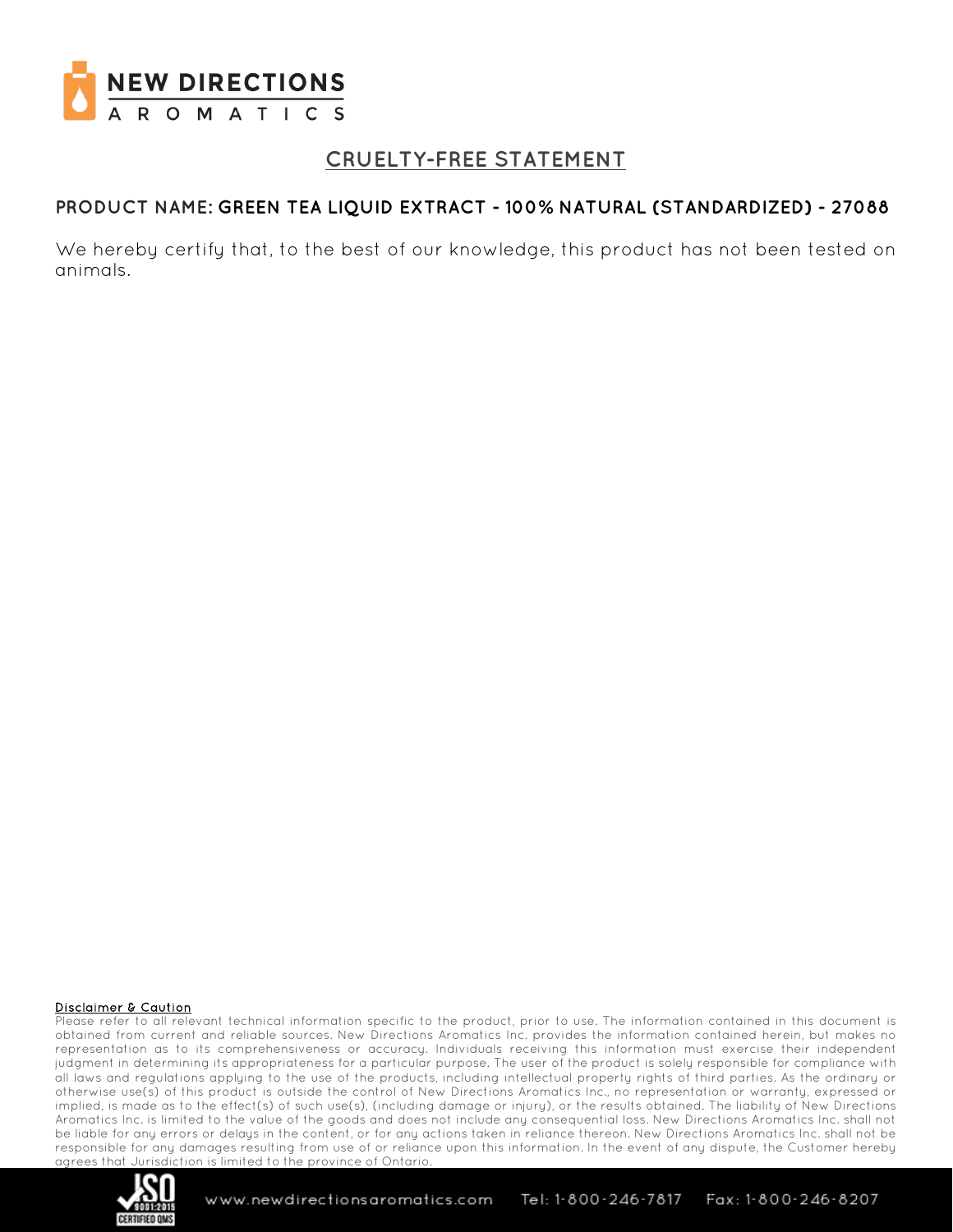

## **KOSHER STATEMENT**

## **PRODUCT NAME: GREEN TEA LIQUID EXTRACT - 100% NATURAL (STANDARDIZED) - 27088**

We hereby confirm that, to the best of our knowledge, this product is certified Kosher.

#### Disclaimer & Caution

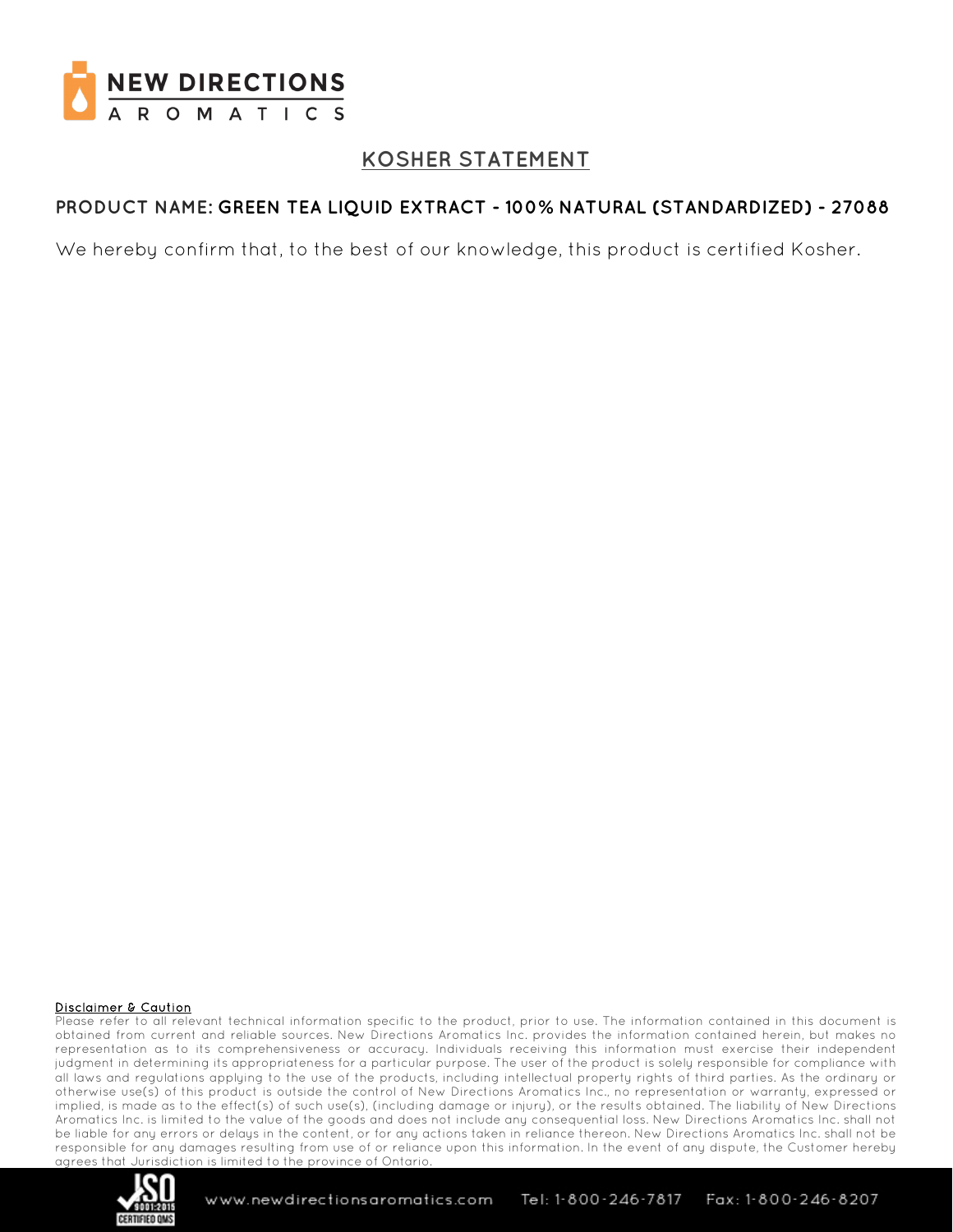

## **VEGAN STATEMENT**

## **PRODUCT NAME: GREEN TEA LIQUID EXTRACT - 100% NATURAL (STANDARDIZED) - 27088**

We hereby confirm that, to the best of our knowledge, this product is suitable for vegans.

#### Disclaimer & Caution